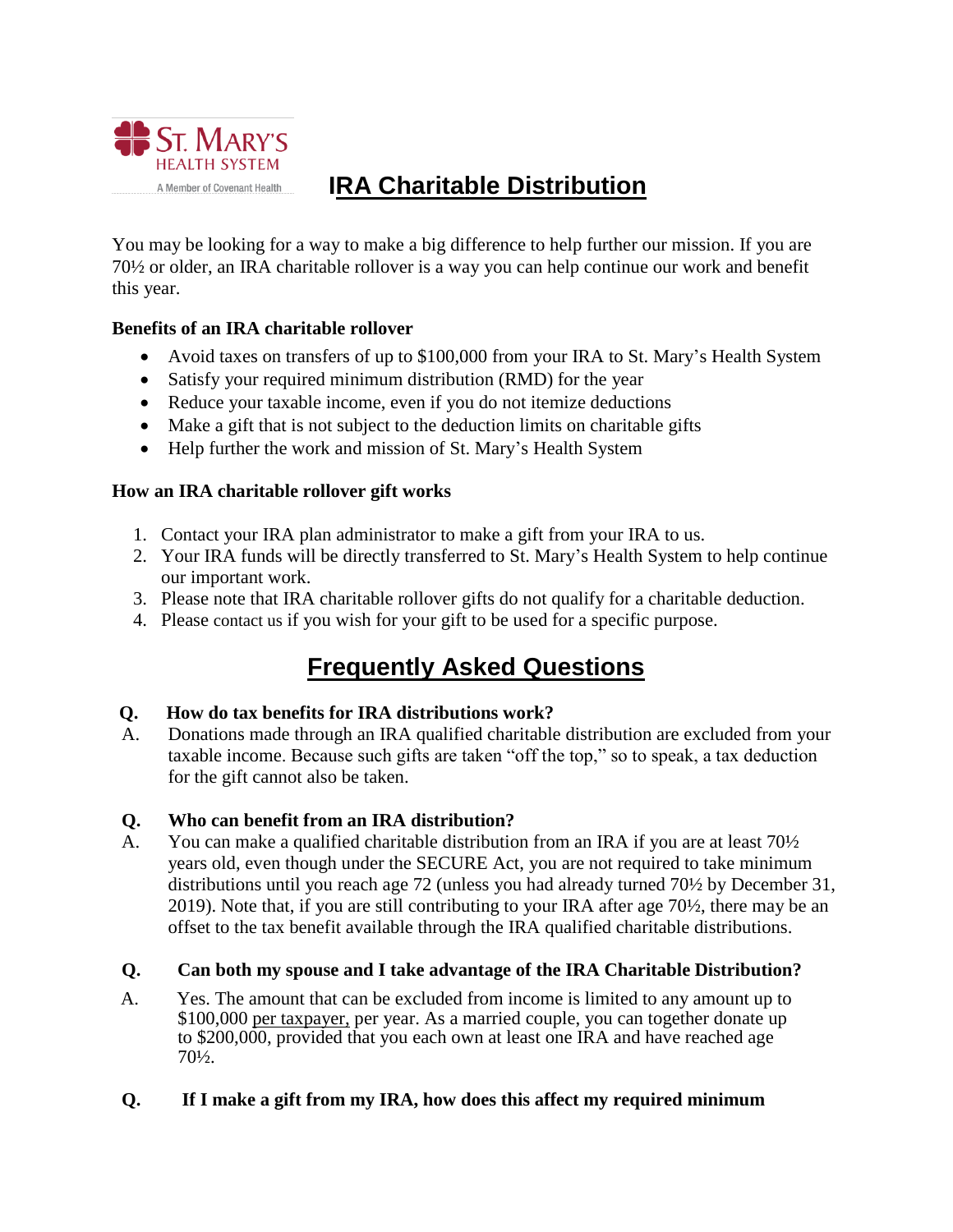#### **distribution?**

A. The amount that is distributed from your IRA will be deducted from the amount of your required annual minimum distribution (but it cannot replace distributions already taken in the calendar year).

#### **Q. How much can I give and still take advantage of the tax-free benefits of the law?**

A. The maximum amount that can be excluded from an IRA owner's reportable income is limited to\$100,000 per taxpayer, per year.

## **Q. Can I make a charitable distribution from my Roth IRA?**

A. Yes, but if you itemize deductions on your taxes, you will be better off taking a taxfree withdrawal from your Roth account and then making your gift. Because you already paid income taxes on the deposits to your Roth IRA, you can take a charitable tax deduction on a gift made this way – but not if you use the IRA Charitable Distribution. If you don't itemize deductions, the Charitable Rollover may be more convenient for you and you won't lose any tax benefits.

#### **Q. If I elect to make a qualified charitable distribution from my IRA, will I be required to itemize my deductions at tax time?**

A. No. If you are part of the nearly 60 percent of taxpayers who elect the standard deduction at tax time, this new giving option will not change that for you. However, if your account includes non- deductible contributions, you may be able to take a charitable deduction on that amount. To guarantee the most favorable tax treatment of your donated IRA assets, please consult your tax or financial advisor.

## **Q. Do I have to pay state or local taxes on my IRA distribution?**

A. You may – states and municipalities differ on whether you need to include the distribution in your taxable income. Check with your tax or financial advisor, or your taxing authority to be sure.

## **Q. Can I use funds withdrawn from other qualified tax-deferred retirement accounts?**

A. No. The provision only provides a benefit for owners of an IRA or Roth IRA. Other forms of retirement plans such as 401(k)s and 403(b)s, pensions, profit sharing plans, Keogh plans, and employer- sponsored SEP IRAs and Simple IRAs are not eligible. But you may be able to roll assets from a  $401(k)$ , a  $403(b)$  or a Keogh plan into a traditional IRA in order to take advantage of the charitable distribution – talk to your retirement plan administrator to find out if this is a possibility for you.

## **Q. What paperwork do I need to keep for my taxes after I've made a charitable distribution?**

A. Make sure to keep your IRA statements showing the charitable distribution and tell your tax preparer that you have made such a gift. These steps are important because charitable distributions are generally not distinguished as such on the Form 1099-R that the IRA custodian sends to you.

## **Q. I'm in! How do I give a charitable distribution?**